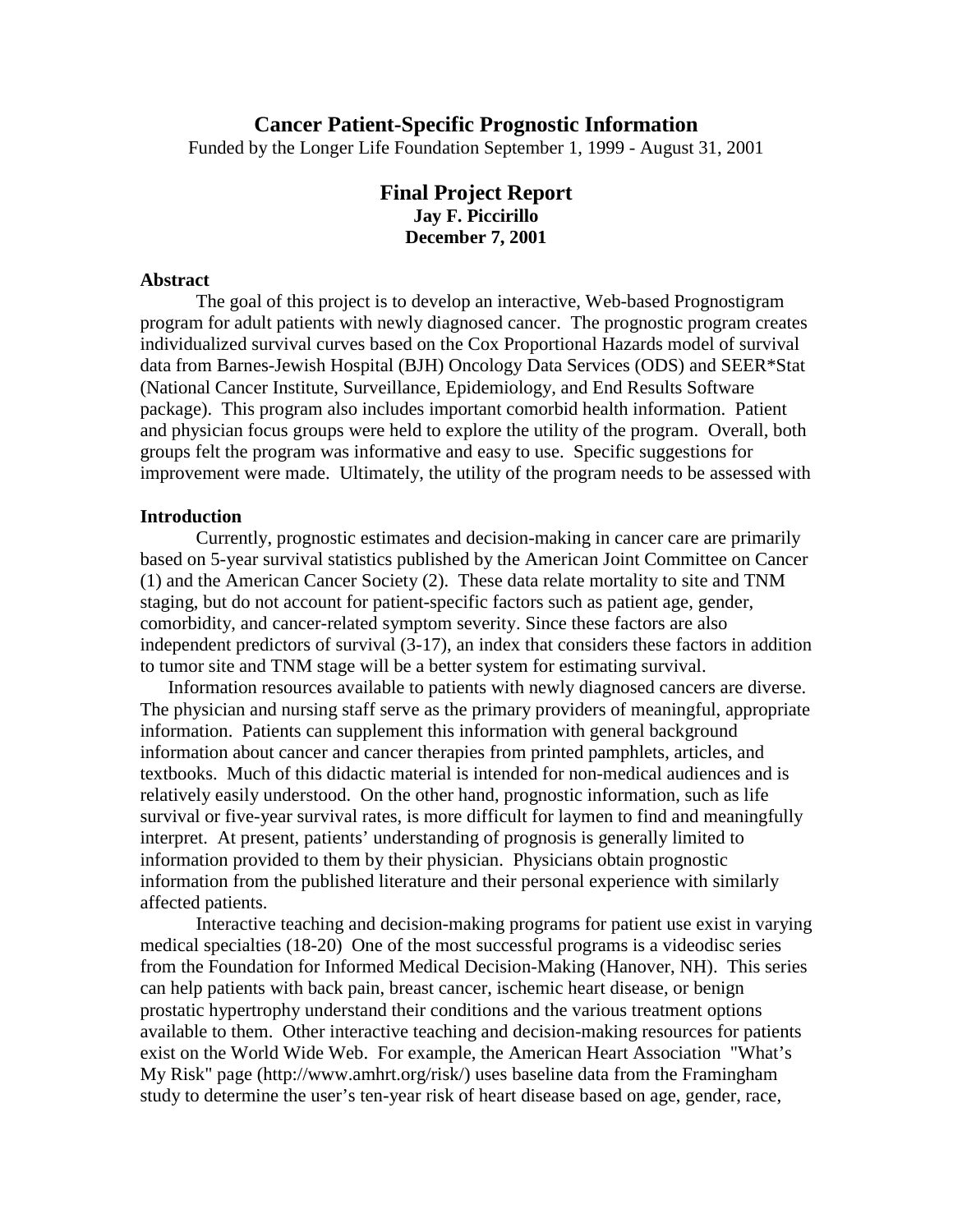diastolic blood pressure, and history of smoking and diabetes. The American Urological Association "Compute Your AUA Symptom Index" page

(http://www.edaptechnomed.com/auascore.htm) computes a symptom-based benign prostatic hyperplasia (BPH) severity index that may be used in deciding among the available therapies. A third example of an interactive, web-based patient prognostic and decision-making program is the Columbia Presbyterian Medical Center's "Form to Calculate Patient's Predictor Index for Health Related Facility Care" (http://cpmcnet.columbia.edu/dept/sergievsky/form.html). The page calculates the estimated time to nursing home care and death for patients with Alzheimer's disease based on a variety of clinical factors, including age, patient's current mental status, and activity level information input by the caregiver.

Interactive decision-making programs have also been developed for physicians. Once such resource, developed by Ravdin (21) for physicians of patients with breast cancer, requires a physician to input the patient's age, physician-estimated breast cancerrelated mortality at five years, and physician-estimated proportional risk reduction expected from adjuvant therapy. The program then recombines this data into graphs, charts, and tables of survival displayed in context of age- and gender-matched peer mortality to aid the physician and patient in deciding whether or not to use adjuvant chemotherapy in the treatment of breast cancer.

This research report describes a new interactive multimedia patient-specific prognostic program for adult cancer patients. This program presents patient-specific survival curves, called prognostigrams, based on the experience of new cancer patients at Barnes-Jewish Hospital from 1995 to 1997 and a population-based sample from the Surveillance, Epidemiology, and End Results (SEER) program (SEER\*Stat - SEER Cancer Incidence Data for the Survival Monograph 1973-1996). Age, gender, and racematched survival curves were generated from natural mortality information obtained from the National Center for Health Statistics. These survival curves were used to compare survival for cancer patients to similar patients without cancer.

The goal of this project is to develop an interactive, Web-based prognostigram program for adult patients with newly diagnosed cancer. The prognostic program will create individualized survival curves based on the Cox Proportional Hazards model of survival data from Barnes-Jewish Hospital Oncology Data Services (ODS) and SEER. The Barnes-Jewish Hospital ODS dataset has comorbid health status information. Unfortunately, the SEER program does not contain comorbid health information. To add the impact of comorbid health information to the SEER dataset, the Investigators determined adjusted hazard ratios (i.e., adjusted for other important prognostic factors) for comorbidity from the Barnes-Jewish Hospital ODS database. Adjusted survival curves can be generated which take into account the impact of comorbid health information. The survival curve for cancer patients can then be presented on the same figure as the survival curve for age, gender, and race-matched peers. This program resides on a password-protected server at the Washington University Medical School Network Services.

#### **Methods**

This research project had three distinct phases. In the first phase of the project, baseline demographic, clinical, and tumor information from the nation-wide population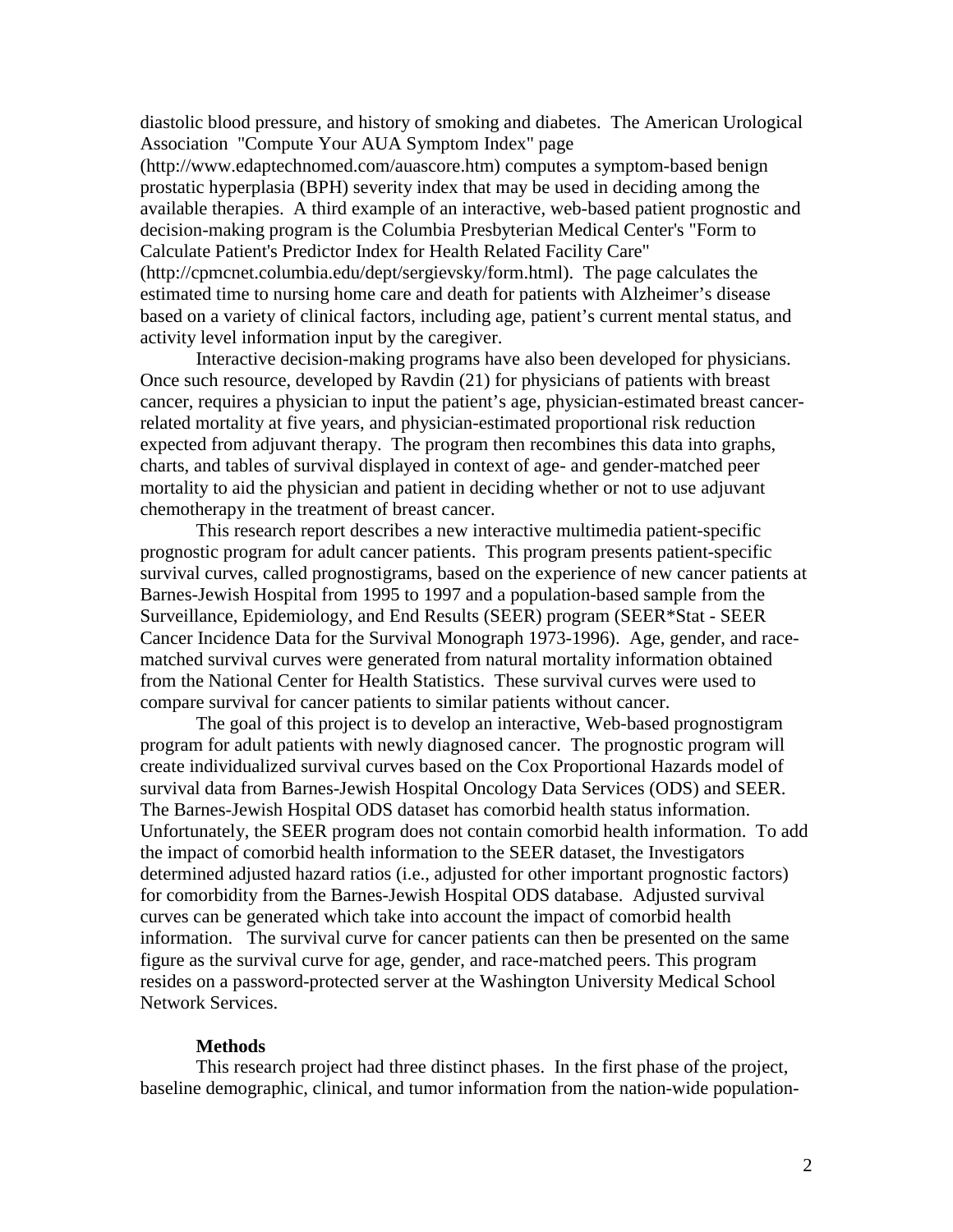based Surveillance, Epidemiology, and End Results (SEER) Cancer Incidence and Survival Monograph (1973-1996) dataset was used to generate unique survival curves. The second phase analyzed the relationship between baseline demographic, clinical, comorbid, and tumor information and survival for over 10,000 adult patients in the Barnes-Jewish Hospital Oncology Data Services (ODS) tumor registry. Comorbidity information is not contained within the SEER dataset. The survival estimates obtained from SEER were modified to reflect the impact of comorbidity as determined from analysis of the prognostic impact of comorbidity observed in the BJH ODS tumor registry. From this analysis, unique survival curves were generated based on the cogent predictive factors, including comorbidity. The third, and final, phase of the project was to convene focus groups of patient and physician users of the program to obtain input on the utility of the program.

The Barnes-Jewish Hospital Oncology Data Services dataset and the SEER dataset are different in the following ways. The Barnes-Jewish Hospital ODS dataset is derived from the local experience of patients from Barnes-Jewish hospital; the SEER dataset represents a sample of the US population. The SEER dataset contains information for people treated from 1973-1996, while the Barnes-Jewish Hospital dataset contains information from 1995 to present. The Barnes-Jewish Hospital dataset is therefore more contemporary while the SEER dataset has longer follow-up. Both datasets contain initial treatment information. The use of both datasets will provide complementary information and help achieve the goal of improved accuracy and precision in prognostic estimates for patients with cancer.

## Phase 1**. Identification of Important Prognostic Factors in the SEER Database and Generation of Patient-Specific Prognostigrams**.

#### A. Identification of Important Prognostic Factors.

 The SEER database contains baseline prognostic information including, age, gender, race, anatomic site (ICD-O code), and extent of disease for 2,391,000 cancer patients. With the SAS<sup>®</sup> system, bivariate and multivariable analysis was performed, for each anatomic site, to identify prognostic factors for survival. Life survival curves were generated using PROC LIFETEST.

# Phase 2**. Determination of the Prognostic Impact of Comorbidity in the Barnes-Jewish ODS Tumor Registry and Adjustment of the SEER-Generated Survival Curves**

## A. Identification of Important Prognostic Factors.

There are 11,791 patients in the ODS dataset with incident cancers from January 1, 1995 through December 31, 1998. The investigators used Cox Proportional Hazards analysis to identify the important prognostic factors for each anatomic site. Life survival curves were generated for each combination of significant independent predictor variables. Ninety-five per cent confidence bands were also generated around the survival curve estimates. The adjusted hazard ratios for comorbidity was determined so that the survival curves generated from the SEER database can be modified to reflect the prognostic impact of comorbidity.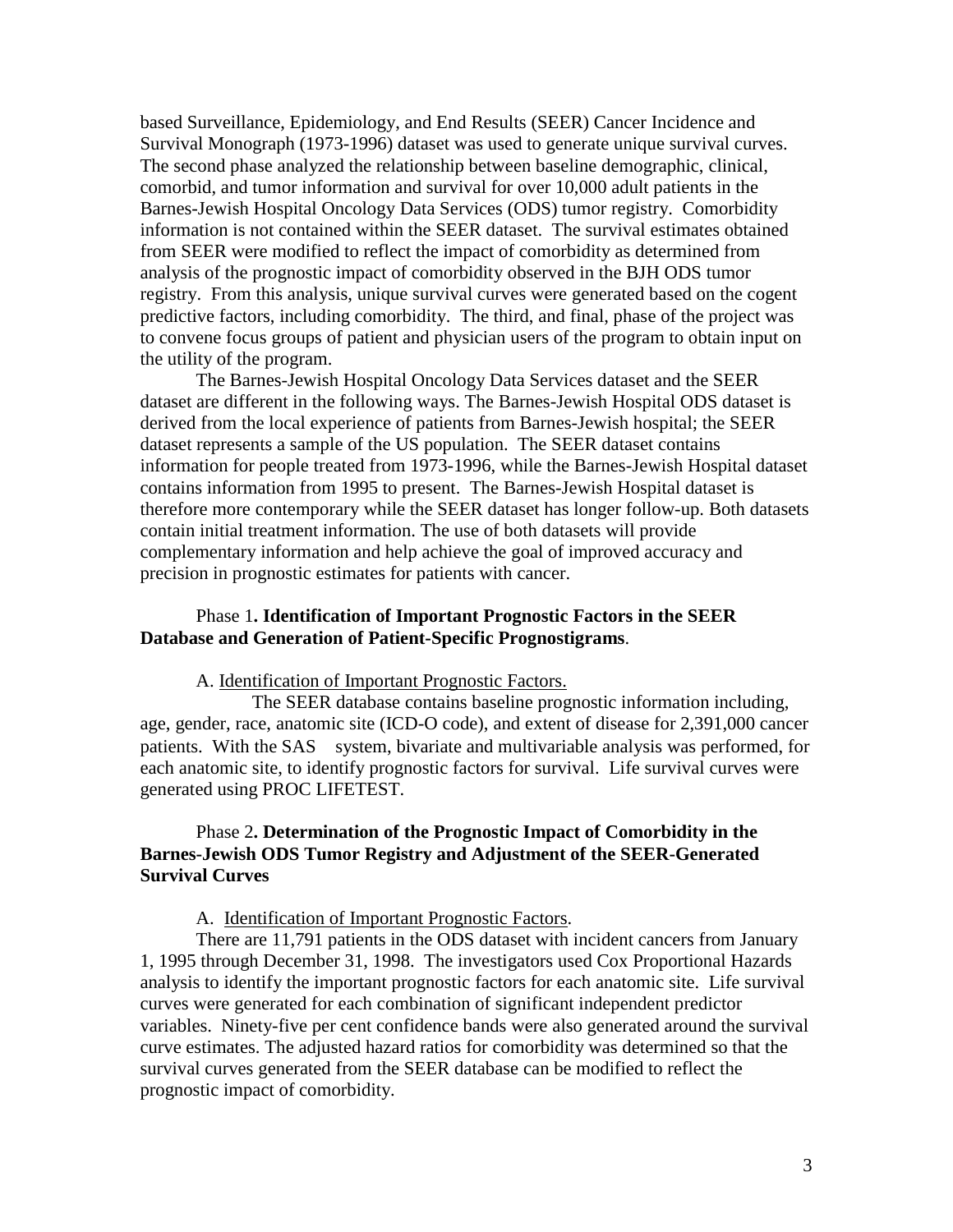The survival curves generated by the program are displayed in a most straightforward format and are intended for patients, families, health care providers, and other professionals. The format for the survival curve plots is: "Percent (of clinicallysimilar newly-diagnosed patients) Surviving" is on the y-axis and "Survival Duration in Months" (after initial therapy) is on the x-axis. Overlaid onto the prognostigrams are a second plot, demonstrating the natural mortality of a cohort of age-, gender-, and racematched peers without head and neck cancer. This natural mortality data was obtained from the National Center for Health Statistics Vital Statistics Mortality Data, Multiple Cause of Death, as incorporated into a table by R.R. Monson, Ph.D. of the Department of Epidemiology, Harvard School of Public Health, Boston, MA.

#### **Phase 3 – Convene Focus Testing**

 After the creation of the Prognostigram program, the investigators conducted focus group testing of patients and physicians. The purpose of the focus group testing was to gather qualitative feedback from potential users that would enable the researchers to enhance and improve future versions of the program. Each focus test was divided into three different sections:

1. Collection of personal data, including age, gender, race, educational background, computer/internet experience, and type of cancer.

2. Test of the Prognostigram's ease of use, including participant's comprehension of terminology, navigation of various features, and ability to perform basic survival analyses.

3. Gathering of feedback, including suggestions on ways to enhance the Prognostigram and assessment of whether the program would be a useful tool for the participant.

 The researchers feel that the Prognostigram should be intuitive for all cancer patients to use, regardless of their experience with computers or their knowledge about cancer. Thus, this section of the focus test was an assessment of the participants' understanding of each of the program's features.

## **Results**

## **Phase 1 and 2 – Identification of Prognostic Factors and Creation of Survival Curves**

 A program was written that reads SEER cancer mortality data in binary form and displays survival curves in a windowed environment. Life survival curves are generated for each combination of significant independent predictor variables. Confidence bands (95%) are generated around the survival curve estimates. The adjusted hazard ratios for comorbidity are determined from BJH ODS so that the survival curves generated from the SEER database can be modified to reflect the prognostic impact of comorbidity. The program is written in a modularized fashion so that, with moderate effort, it can be adapted to run on a Web server and provide output for Web site visitors.

#### **Phase 3 – Focus Group Testing**

 Twenty cancer patients and 16 cancer physicians viewed the program and participated in focus group testing. The main findings are listed below.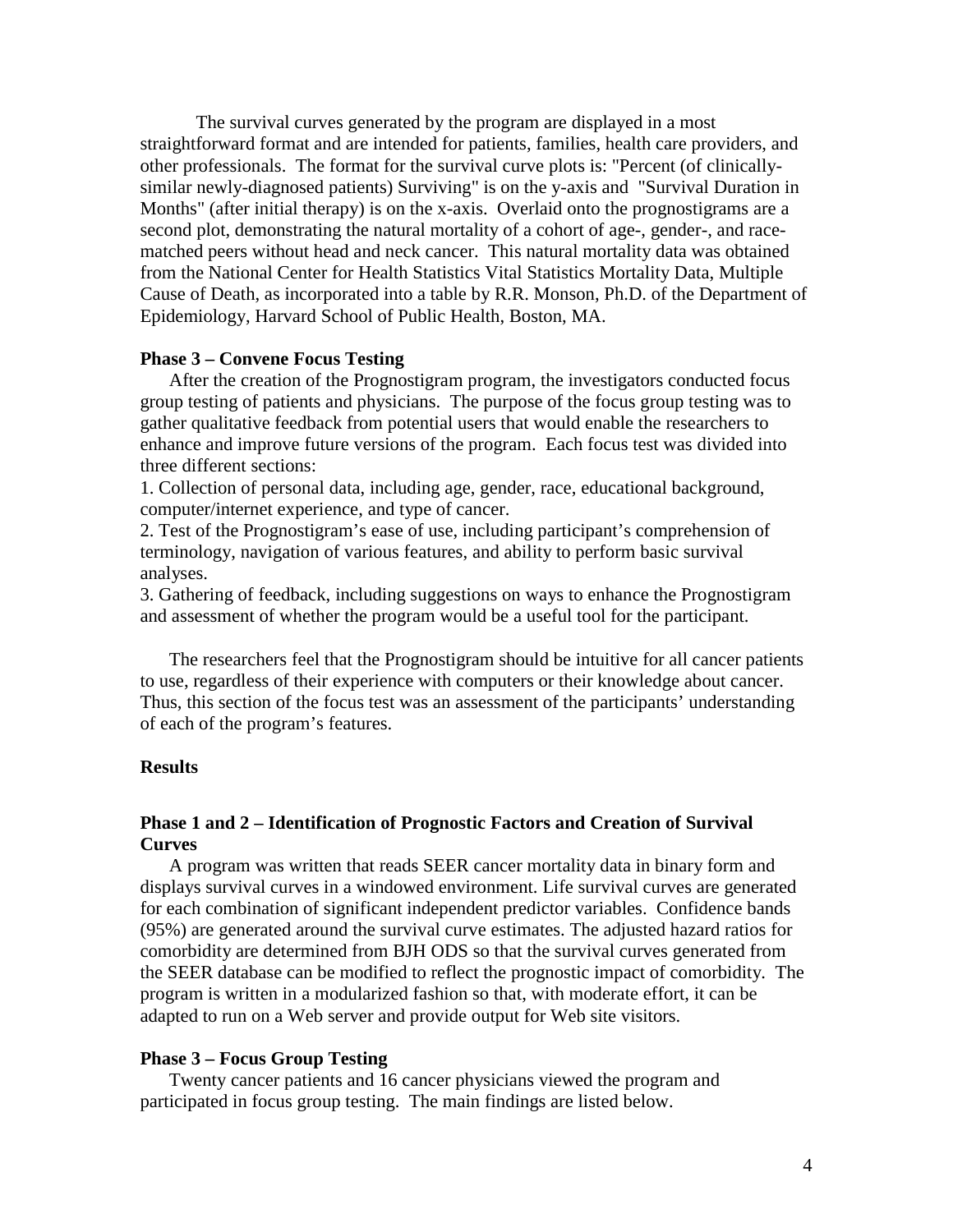A. Confusing Terminology. — There were several areas of the program that were difficult for users to understand. Many of these problems arose from terms that were *misleading*. For example, most users interpreted "Age Group" to mean their current age, rather than the age at which they were diagnosed with cancer. Similarly, "Starting Year" was usually interpreted to mean the current calendar year rather than the number of years from the date of cancer diagnosis.

 Other difficulties in comprehending arose due to terms that were *unfamiliar* to the participant. Only two of the patients tested understood what "Comorbidity" meant: one was a nurse and one a doctor. After defining comorbidity for the participants, however, all easily grasped the concept as well as why one would want to factor this in to their prognosis (i.e., sicker people have a poorer prognosis and healthier people have a better prognosis). The numeric comorbidity codes were also difficult to immediately understand, however the definitions of each code (None, Mild, Moderate and Severe) were easy concepts for participants to master.<br>B. Inconsistent Layout and Design — Other problem areas were due to inconsistent

layout and design. While most participants understood what "Site" meant, many neglected to assign a value for it. Based on the tester's observations, this seemed to be due to the fact that Site is assigned via a button option which launches a separate dialog, while the other variables were assigned via either radio buttons or pull-down menus that enabled immediate access to the various value options. The participant was thus confused by the inconsistency in how the program collected information. C. Confusing Curves — There were several confusing aspects of the survival curves.

First, by default the Prognostigram generates four different curves. This was generally viewed as excessive and overwhelming to participants. While the two main curves (General Population and Cancer) were easier to understand, most participants were not able to correctly ascertain what each curve represents. After the tester explained each curve, most participants were able to sustain this knowledge for the duration of testing. When a third curve was added (representing comorbidity), most participants had more difficulty remembering what each curve represents.

 In addition to the meaning of the curves themselves being a source of confusion, many participants noticed that the program is inconsistent in whether it requires the user to click the "Display" button to regenerate a curve. At times the user was required to click "Display," at others it regenerated the curve automatically upon changing the input data.

 D. Difficult Survival Analysis — Based on the three hypothetical survival curves, 17 out of the 20 cancer patients were able to correctly determine the percentage of people with cancer who were alive five years after being diagnosed for all three curves. After the tester explained how to determine this percentage to the other three, all were able to answer the question correctly for subsequent survival curves.

 Only 13 out of the 20 participants were able to correctly determine the median survival time. After the tester explained how to determine median survival time to the other seven, all were able to correctly determine it for the subsequent survival curves. To conclude each focus testing session, the tester gathered feedback from each participant on how to enhance the Prognostigram and assessed whether the program would be a useful tool for the participant.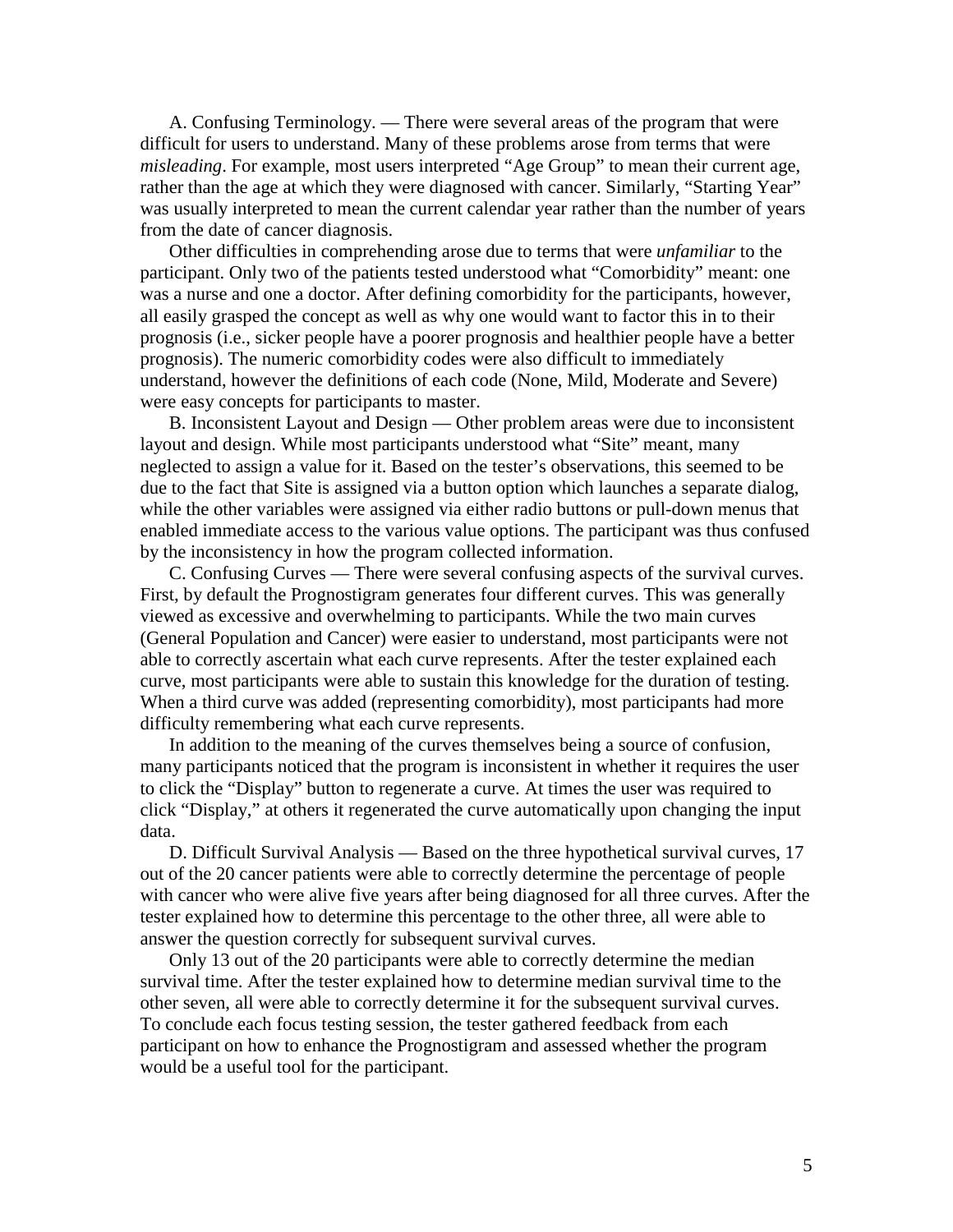E. Areas of Enhancement — Based on the participant response and the opinion of the tester, the following suggestions would enhance the user experience of the Prognostigram.

 1. The Prognostigram would benefit from being made more user-specific. Since the purpose of the program is to provide "patient-specific" survival information, every attempt should be made to make it a "patient-specific" program.

 2. The Prognostigram would benefit by making key areas of the program easier to understand.

3.The Prognostigram would benefit from more consistent navigational design

 F. Is the Prognostigram useful to patients? — Of the 20 patients who viewed the Prognostigram, 17 said they would use the program in their own situation. Of these 17, however, four said they would not want to see the program immediately. Rather, they felt that they had enough to deal with simply coming to terms with the fact that they have cancer that the program might be too overwhelming. They preferred to see the program after beginning treatment or even after completing treatment.

#### **Discussion**

 The Investigators developed an interactive Prognostigram program to aid newly diagnosed cancer patients, family members, and other health care professionals. These Prognostigrams deliver unique survival information based on a patient's age, gender, race, comorbid health status, tumor site, and extent of disease. The survival curves were generated from two separate databases – Barnes-Jewish Hospital Oncology Data Services and SEER. These survival curves demonstrate the unique prognostic impact of comorbidity to the survival of patients with cancer. This information will be important to patients, families, health care professionals, and members of the insurance industry.

#### **Future work**

The Research Team plans to apply for a grant to the National Cancer Institute. The NCI has issued a Request for Application -- Health Communications in Cancer Control in order to support research into the use of "new media" to help patents with decision-making and understanding survivorship. The research application will focus on whether the Prognostigram Program helps patients make better choices as determined by better health outcomes and reduction in health care expenditures.

The Research team is also quite interested in evaluating the impact of this Program on undergraduate and graduate medical education. The PI serves as Coursemaster for the First Year Course in Clinical Epidemiology and Medical Statistics. Therefore, he has extensive contact with medical students and believes this Program can help them better understand cancer prognostication.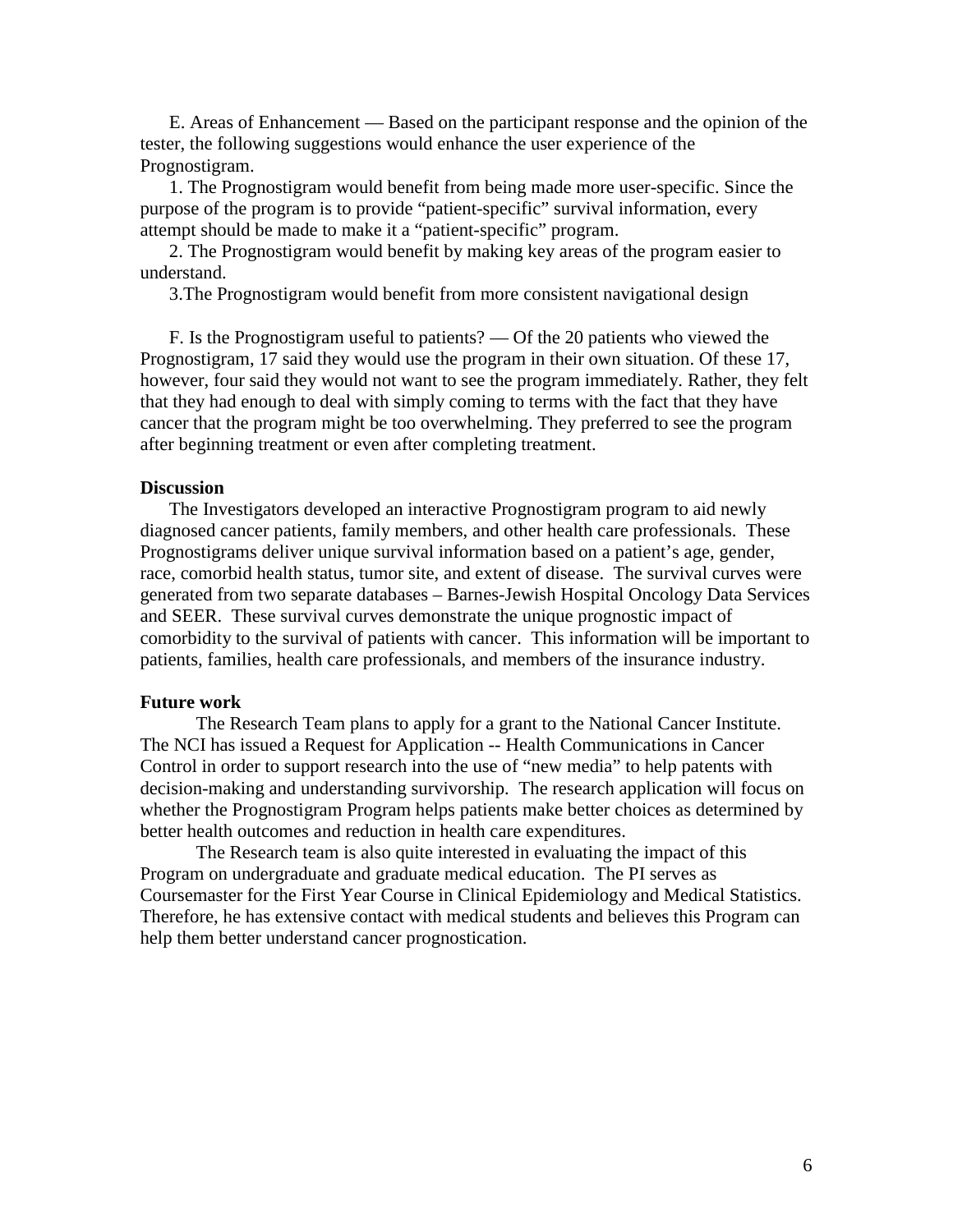# **Reference List**

- (1) American Joint Committee on Cancer. AJCC cancer staging manual, 5th edition. 5th ed. Philadelphia: Lippincott-Raven, 1997.
- (2) American Cancer Society. Cancer Statistics. CA 1993; 43:7-26.
- (3) Klabunde CN, Potosky AL, Harlan LC, Kramer BS. Trends and black/white differences in treatment for nonmetastatic prostate cancer. Medical Care 1998; 36(9):1337-1348.
- (4) Wells CK, Stoller JK, Feinstein AR, Horwitz RI. Comorbid and clinical determinants of prognosis in endometrial cancer. Arch Intern Med 1984; 144(10):2004-2009.
- (5) Satariano WA. Comorbidity and functional status in older women with breast cancer: implications for screening, treatment, and prognosis. [Review] [56 refs]. J Gerontol 1992; 47 Spec No:24-31.
- (6) Piccirillo JF, Wells CK, Sasaki CT, Feinstein AR. New clinical severity staging system for cancer of the larynx. Five-year survival rates. Annals of Otology, Rhinology & Laryngology 1994; 103(2):83-92.
- (7) Roos NP, Wennberg JE, Maleka DJ, Fisher ES, McPherson K, Andersen TF et al. Mortality and reoperation after open and transurethral resection of the prostate for benign prostatic hyperplasia. N Engl J Med 1989; 320:1120-1124.
- (8) Peipert JF, Wells CK, Schwartz PE, Feinstein AR. The impact of symptoms and comorbidity on prognosis in stage IB cervical cancer. Am J Obstet Gynecol 1993; 169:598-604.
- (9) Feinstein AR, Wells CK. A clinical-severity staging system for patients with lung cancer. Medicine 1990; 69(1):1-33.
- (10) Feinstein AR. Scientific Defects in the Staging of Cancer. 268-273. 2-19-1970. Cascades Conference Center; Williamsburg, Va. Clinicoepidemiologic Factors. 2- 19-0070.
- (11) Cluff LE. Chronic disease, function and the quality of care. J Chron Dis 1981; 34(7):299-304.
- (12) Feinstein AR. Symptoms as an index of biological behaviour and prognosis in human cancer. Nature 1966; 209(20):241-245.
- (13) Deleyiannis FWB, Thomas DB, Vaughan TL, Davis S. Alcoholism: Independent predictor of survival in patients with head and neck cancer. Journal of the National Cancer Institute 1996; 88:542-549.